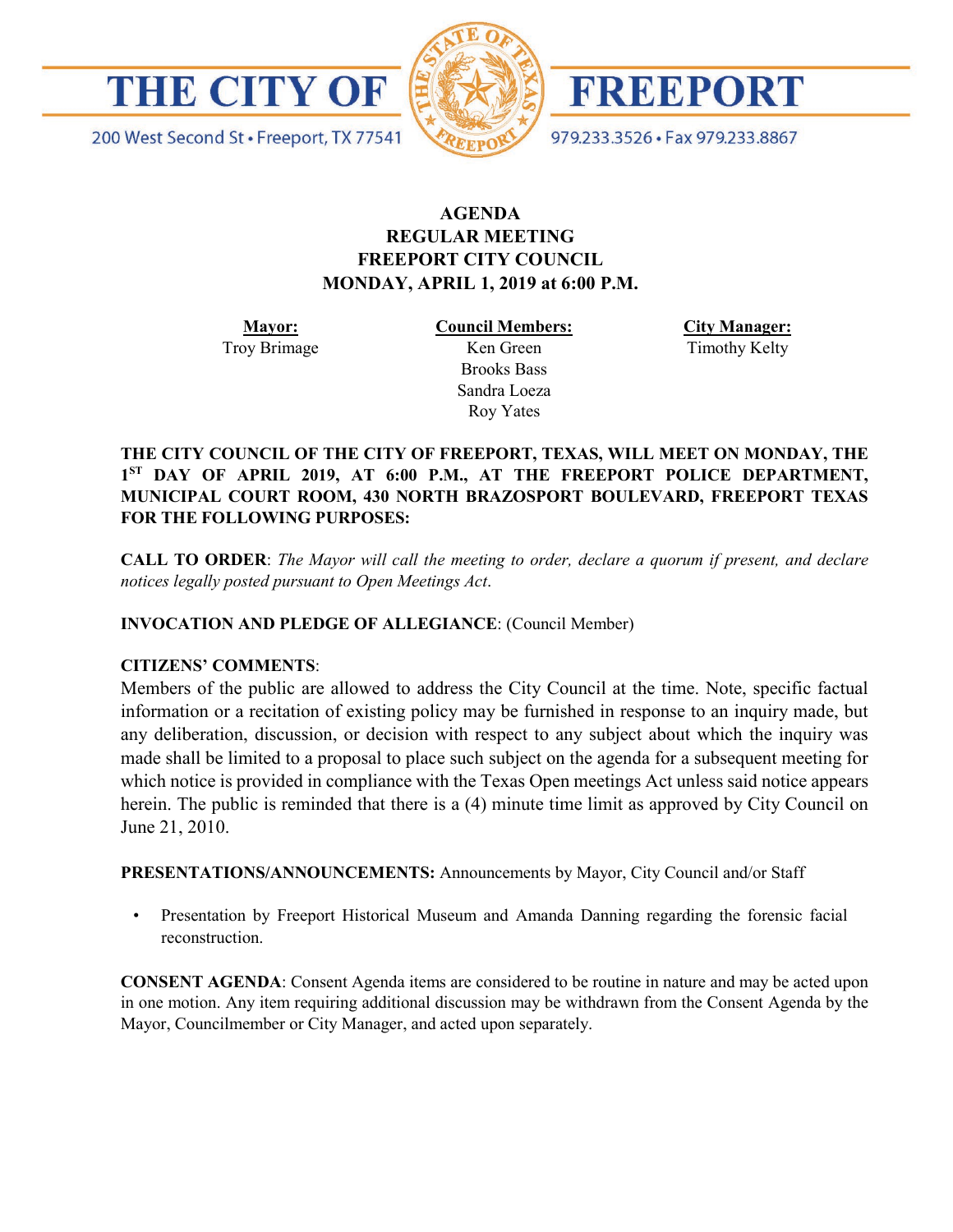- 1. Consideration and possible action on the approval of City Council meeting minutes from March 18, 2019. **(Tolar)**
- 2. Consideration of ratifying act of authorizing City Manager seeking extension of time required by IRS for filing income tax return for the Freeport Historical Museum Foundation. **(Kelty)**

#### **COUNCIL BUSINESS – REGULAR SESSION:**

- 3. Consideration of approving Resolution 2019-2575 approving an investment policy for the city. **(Russell)**
- 4. Consideration of Ordinance No. 2019-2570 adopting an amendment to the budget for the 2018- 2019 fiscal year. **(Russell)**
- 5. Authorization to send out Request for Proposals (RFPs) for bank depository authorization. **(Russell)**
- 6. Discuss and consider approval to submit an application to the State of Texas Commercial Charge Card program. **(Russell)**
- 7. Discuss and consider approval to submit an application to the State of Texas Fuel Card program. **(Russell)**
- 8. Discuss and consider approving a change order for the Freeport Water tower. **(Meeks)**

## **WORK SESSION:**

- 9. The City Council may deliberate and make inquiry into any item listed in the Work Session.
	- A. Mayor Troy T. Brimage announcements and comments.
	- B. Councilman Green Ward A announcements and comments.
	- C. Councilman Bass Ward B announcements and comments.
	- D. Councilwoman Loeza Ward C announcements and comments.
	- E. Councilman Yates Ward D announcements and comments.
	- F. City Manager Tim Kelty announcement and comments
	- G. Updates on current infrastructure.
	- H. Update on reports / concerns from Department heads.

### **CLOSED SESSION:**

10. Executive Session regarding economic development (Projects 2019-2 and 2019-3) in accordance with Vernon's Texas Government Code Annotated, Chapter 551, 551.087

### **COUNCIL BUSINESS – REGULAR SESSION:**

11. Consideration in open session of taking action on any matter discussed in closed executive session. **(Kelty)**